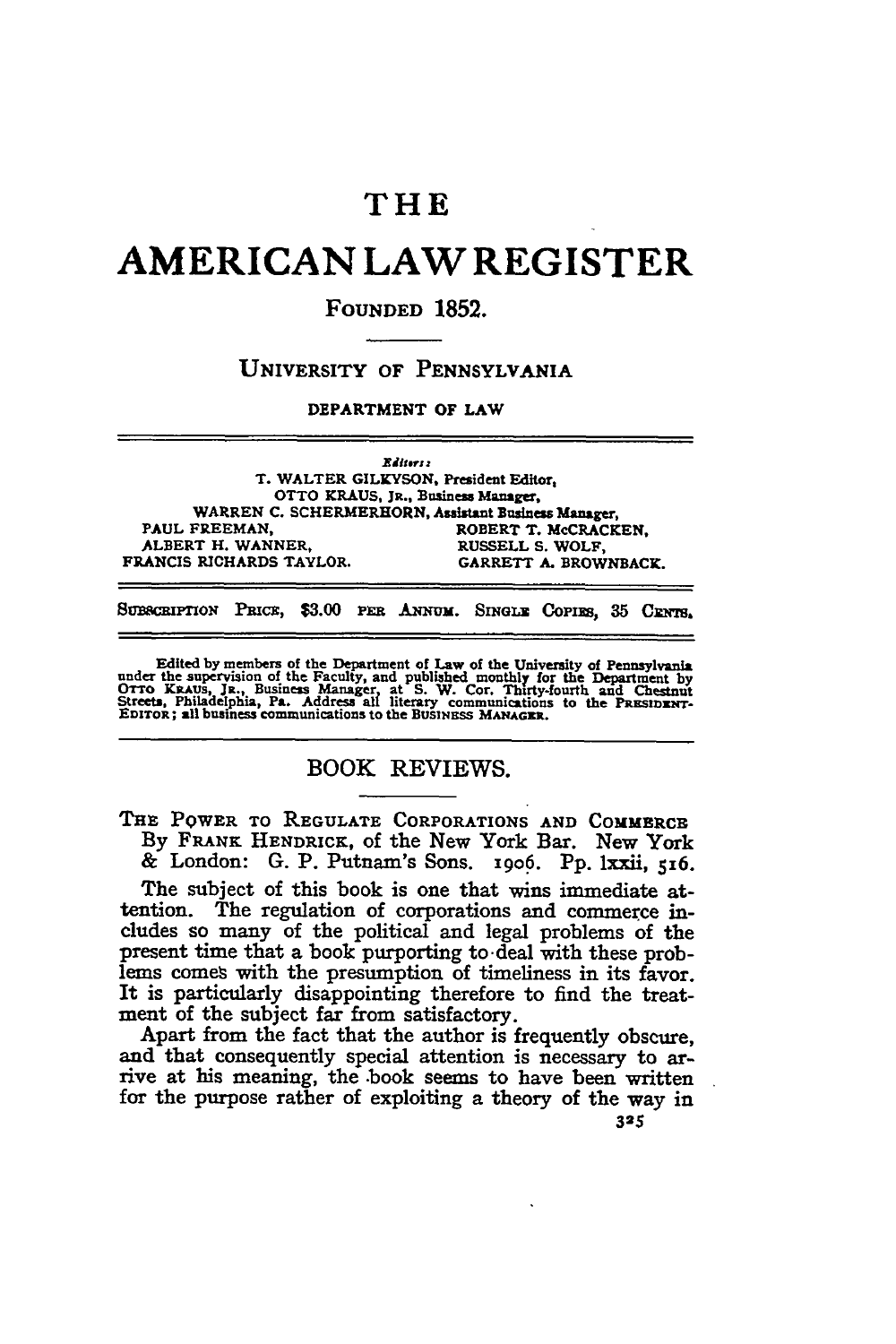which the institutions of the country might be worked in dealing with corporations and commerce, than of deriving from adjudged cases the limitations and consequently the extent of the powers of the National and State government respectively. **In** consequence of this apparent attitude of the author, decisions, though extensively cited and quoted, are used apparently with an avowed purpose of supporting a contention, rather than of illustrating the principle they professedly establish.

The author is imbued with the idea that there is a common law *of the United States* and that this common law if properly relied on and utilized **by** the Federal Courts is adequate to meet the public demands with respect to corporate and commercial matters. This body of the common law is something much more extensive than the principle of the socalled general commercial law established in *Swift v. Tyson,* though the author derives much comfort from the line of cases following that decision. This common law of the United States and the right on the part of the various departments of the Federal Government to recognize it "could not be more plainly expressed than it is in the fact of national existence and the assertion thereof." "The common law of the United States is of such nature that the powers to enact it cannot be expressly conferred. It is itself the basis of all implications." **(P. 247).** Though this doctrine is clearly opposed to the generally accepted views of constitutional lawyers and to adjudged cases, the author makes it practically the basis of his entire work. It is regrettable to see a treatise evidencing such manifest ability so open to the charge of unprofitable theorizing. The book does not profess to be adapted to the immediate problems of the practicing attorney, but even as a philosophical discussion of legal tendency in the field it covers, we regard it as failing to attain that correctness of perspective and that clearness of view which alone render such a book valuable.

Undoubtedly the author has exaggerated national power beyond its established bounds, and has unduly minimized State power. Whether a wise policy would result in a different distribution of power in these two agencies of government night possibly be considered an open question, but that the listribution at present existing under the law is that outlined in this book cannot be accepted **by** anyone familar with the principles of constitutional interpretation.

The author's discussion of the federal power under the commerce clause is open to less criticism and is in the main satisfactory, and his discussion of the common law with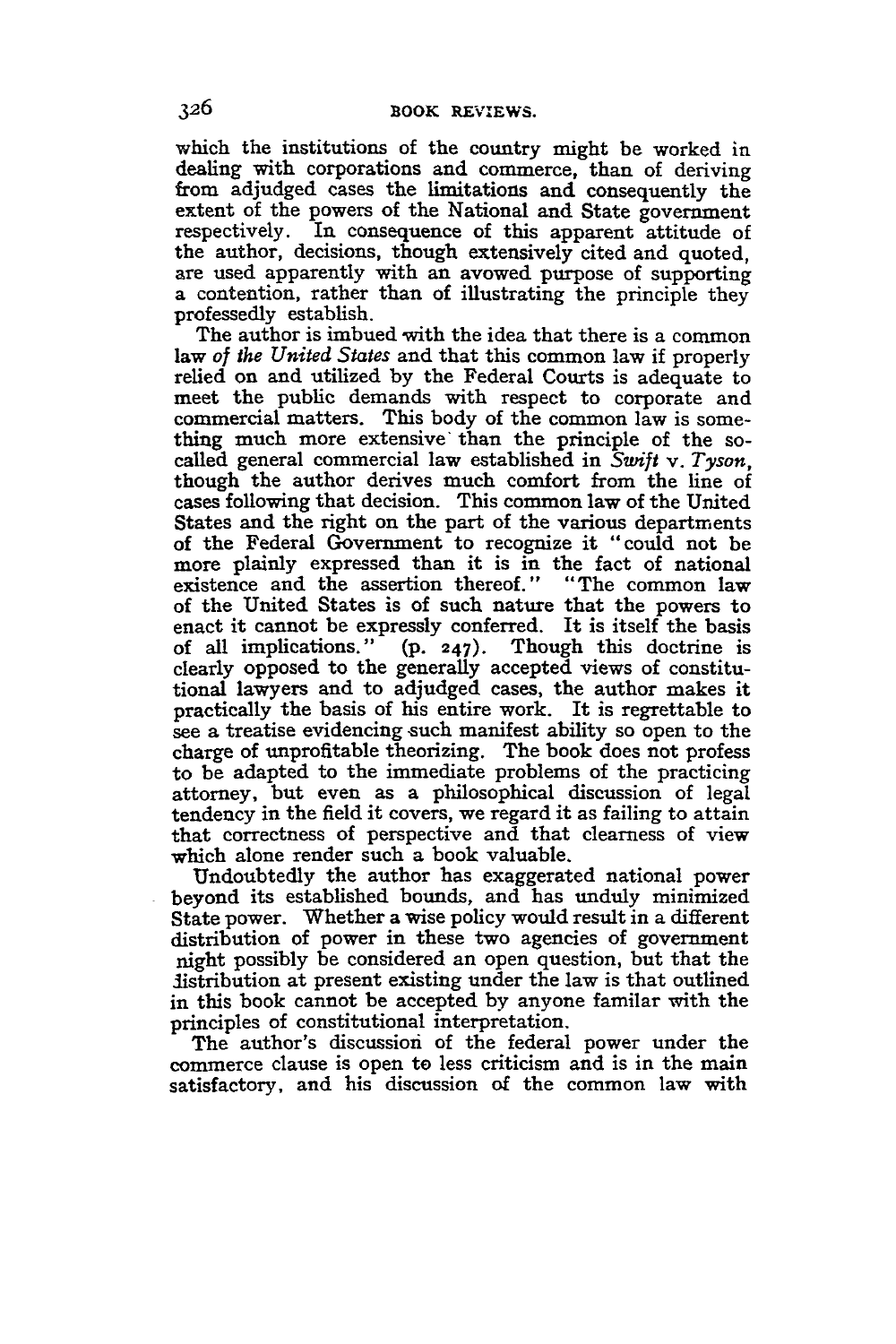respect to corporations is valuable and suggestive. His historical introduction is also worthy of special study. In it the effort is made to establish the principles under which political power is established and entrusted to governmental agents, and to show the natural unit of such power: While we may disagree with the conclusions drawn from the facts **by** the author, this diapter well repays such study as may be given it.

The whole subject receives a treatment that discloses no mean ability on the part of the author. We cannot but regard it as unfortunate however that this ability has been expended in an effort to support what under the present decisions we cannot but regard as an untenable hypothesis. Furthermore we cannot discover in those decisions a real tendency in the direction suggested **by** this work. Were it otherwise, we should be inclined to praise the author's work, Until, however, a redistribution of National and State power has been made, the book must impress the reader as somewhat quixotic.

**THE FEDERAL** POWER OVER **CARRIERS AND CORPORATIONS. By E. PARUELER PRENTICE.** New York: The Macmillan Company. **1907.** Pp. **xl, 244.**

It is instructive to take up Mr. Prentice's treatment of this subject immediately after reading Mr. Hendrick's more ambitious work. The point of view, though apparently that of a partisan, is essentially different. **A** strong argument is made against the extension of Federal legislation in respect to commerce, and this argument is, in the main, fortified **by** citations of adjudged cases carefully selected.

The author deprecates the modern tendency to regard present-day- problems as so vitally different from those existing at the time of the adoption of the Constitution as to require an interpretation of that instrument in the light of supposed modern needs rather than under the instruction of the past. He founds his plea on an historical review of the constitutional principles in point, particularly those, dealing of course, with the commerce clause, and rests his case on the principle that: "The important feature about this history is that the power which was originally given to Congress *in order to secure an unrestrained intercourse between the States\** has developed under the decisions of the Supreme Court, subject to the influence of this constitutional purpose only, and with no other end in view. The States have been

**\*Italics are ours.**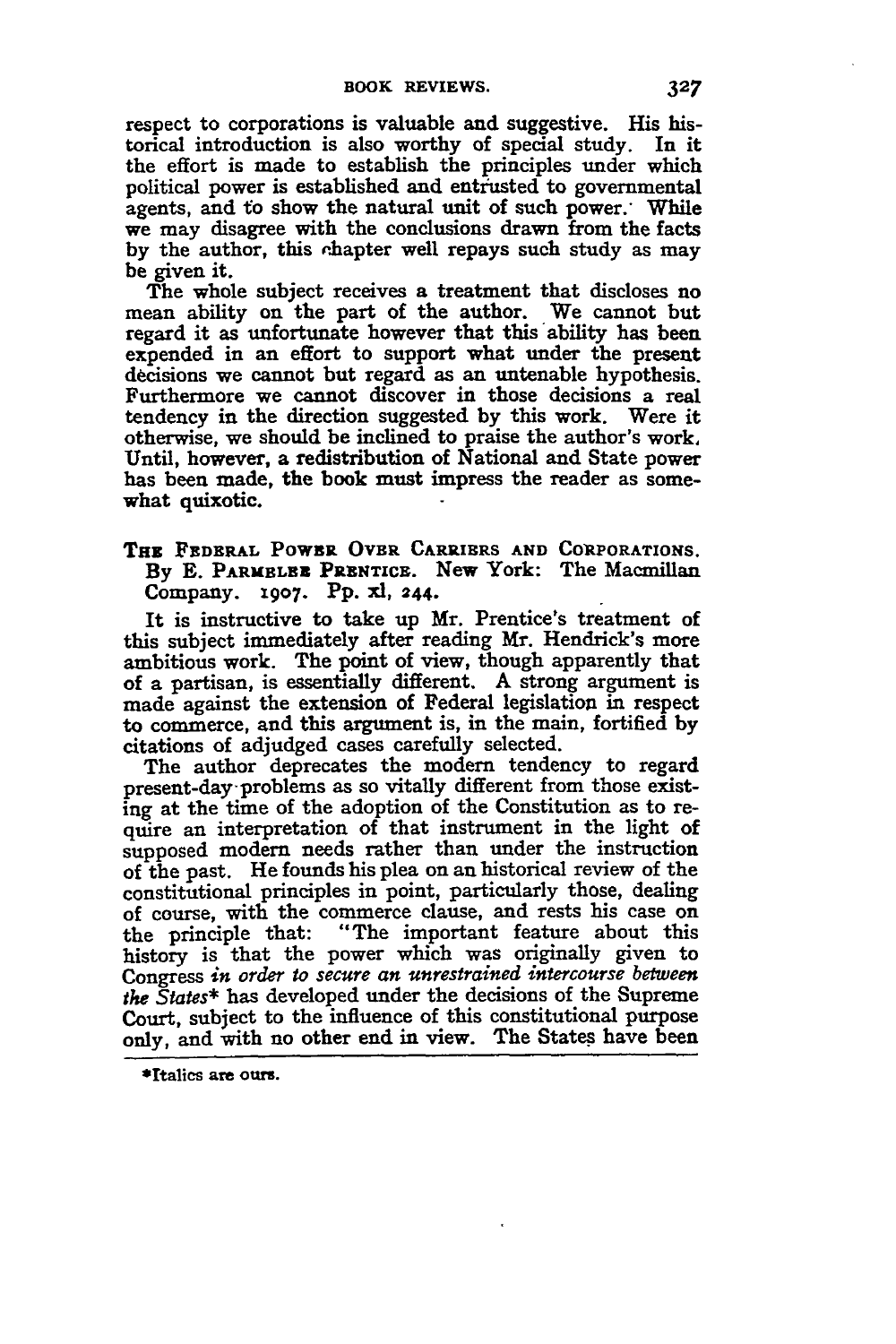deprived of power to interfere with the freedom of interstate communication, while on the other hand the nature of the jurisdiction which Congress has acquired over the avenues of interstate trade, does not in any proper view of the Constitution, authorize it to close those avenues to any person." (p. **137).**

The importance of such a constitutional principle is obvious. It is admitted that foreign commerce is not subject to a similar rule. An embargo is possible there, but this, it is said, is due to the necessarily broader power entrusted to the National Government in its 'dealings with foreign nations and over navigation. On this ground *Gibbons v. Ogden, 9* Wheat. **i,** to which very careful study is given, is explained. The State law, it is said, was invalid, not because it established a monopoly of interstate transportation, but because it amounted to a regulation of the coasting trade, "a subject which had been wholly confided to Congress." **(p. 89).**

With the principle above stated as a premise, proposed modern legislation as to federal incorporation and restriction of interstate traffic, except under federal license, is regarded as unconstitutional **(p. 226).** "Transportation from State to State of legitimate articles of commerce cannot be forbidden. Congress is authorized to regulate, not to destroy, commerce among the States." (p. **51).** Therefore, it is argued, Congress may not impose restrictions on interstate commerce as a mere commercial measure but may do so in aid of some expressly granted power. So, for example, a tax on freight receipts, as under the War Revenue Act of **z898,** would be unquestionably valid.

The argument is clear and forcible, but hardly, we believe, gives due weight to the *Lottery Case,* i88 **U. S. 321.** It is true that four of the justices dissented from the decision there rendered, and Mr. Prentice may regard the case as so counter to the antecedent tendency of the decisions as to be of doubtful authority. But since the Federal Government has admittedly no police power as such, the prohibition of the interstate transportaton of lottery tickets had to be upheld if at all as a commercial regulation. Yet such transportation was prohibited. Such a decision so directly opposed to the central thought of this author should have received most careful consideration. It cannot be disposed of **by** the suggestion that lottery tickets are not legitimate subjects of commerce, since the Court expressly held (p. 354), "We are of opinion that lottery tickets are subjects of traffic and therefore are subjects of commerce, and the regulation of the carriage of such tickets from State to State, at least **by** independent carriers, is a regulation of commerce among the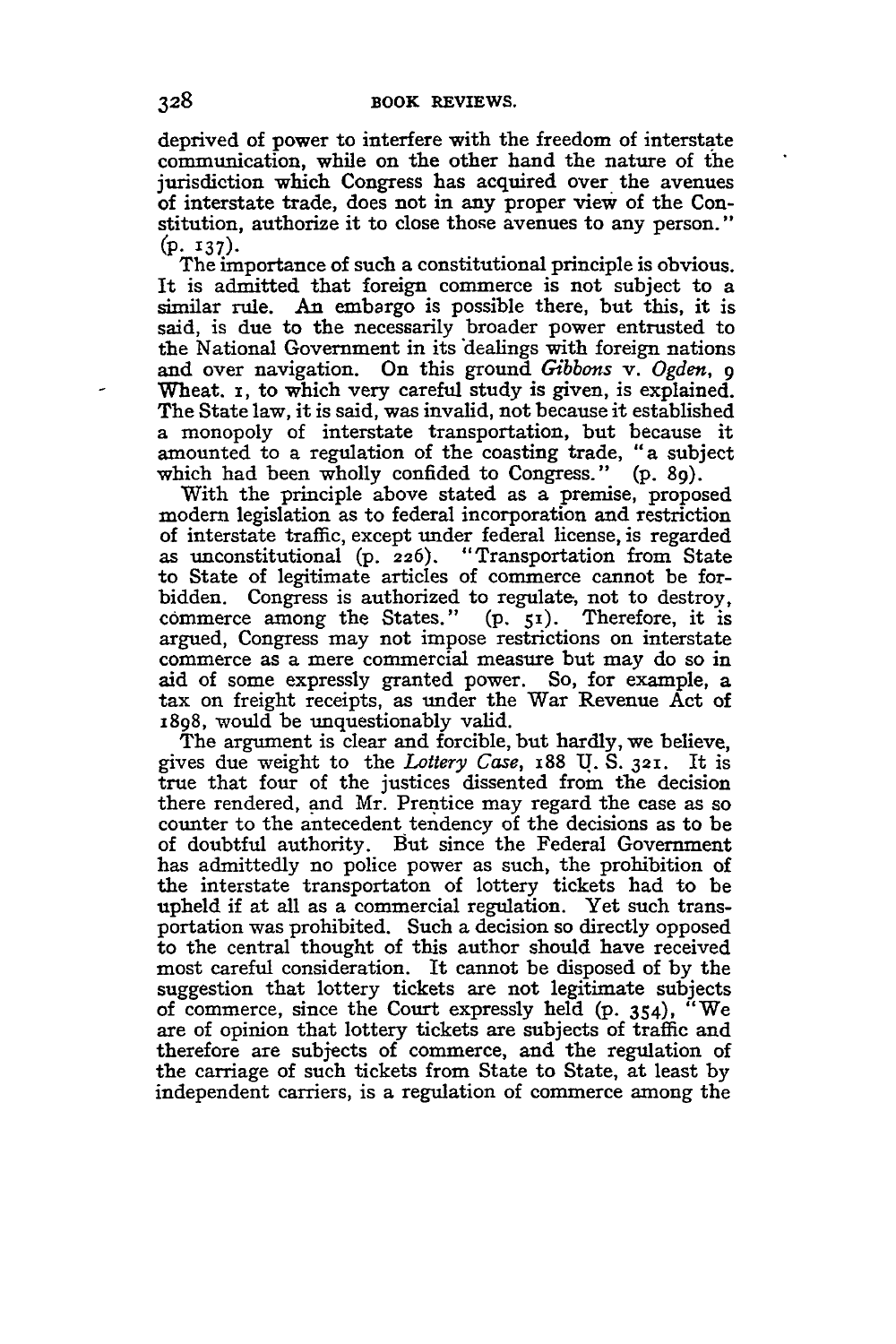several States." And while the Court admits that cases might be presented in which prohibitions of interstate commerce would not be sustained (p. **362),** upon this decision great reliance would doubtless be placed in an attempt to sustain restrictive legislation as to interstate operations deemed contrary to public policy.

This right to engage in interstate operations Mr. Prentice regards as a natural inalienable right not subject to arbitrary governmental interference. The question will at once arise, however, as to what constitutes such arbitrary interference and whether these questions, so far as federal legislation is concerned, will not be brought within the "due process" clause of the Fifth Amendment as instances of unwarranted interferences with freedom of contract. In this case they, of course, must pass the test of certain established limitations, but passing them may be sustained as an instance of federal activity under the commerce clause.

Careful consideration is given to the Anti-Trust Act of **i890** and the decisions thereunder, since their tendency has undoubtedly been to allow certain forms of prohibitive federal legislation, as-that act covers reasonable as well as unreasonable restraints of interstate trade. A review of these decisions, the author contends, "shows that the Court, in construing the statute which is based upon the power of Congress to maintain intercourse among the States, has gone to the verge of Federal jurisdiction. An extension of present doctrines could be made only **by** sacrifice of State authority essential for efficient local government, and a matter of still greater importance **by** overturning long established principles of .constitutional law."

The cry for effectiveness of regulation and control has tended to obscure the price which would have to be paid for centralizing such control, in the loss of that local liberty which is traditionally dear to the person living under Anglo-Saxon institutions. The tendency to disregard precedents in the effort to establish this centralization of regulation and control, the probable ineffectiveness of such regulation and control if actually attempted, and the avenues opened **by** it for perversion of purpose, so strikingly evidenced in all tariff legislation, lead us to accord to Mr. Prentice's book a hearty welcome, though we regard it open to the criticisms suggested above.

"Governmental interference with individual activities, accepted because necessary, welcomed by none, demands the completest measure of home rule." That this "home rule" sometimes proves ineffective is hardly ground for expecting more satisfactory results from what will often be largely, if  $\frac{1}{4}$  $\hat{\mathbf{r}}$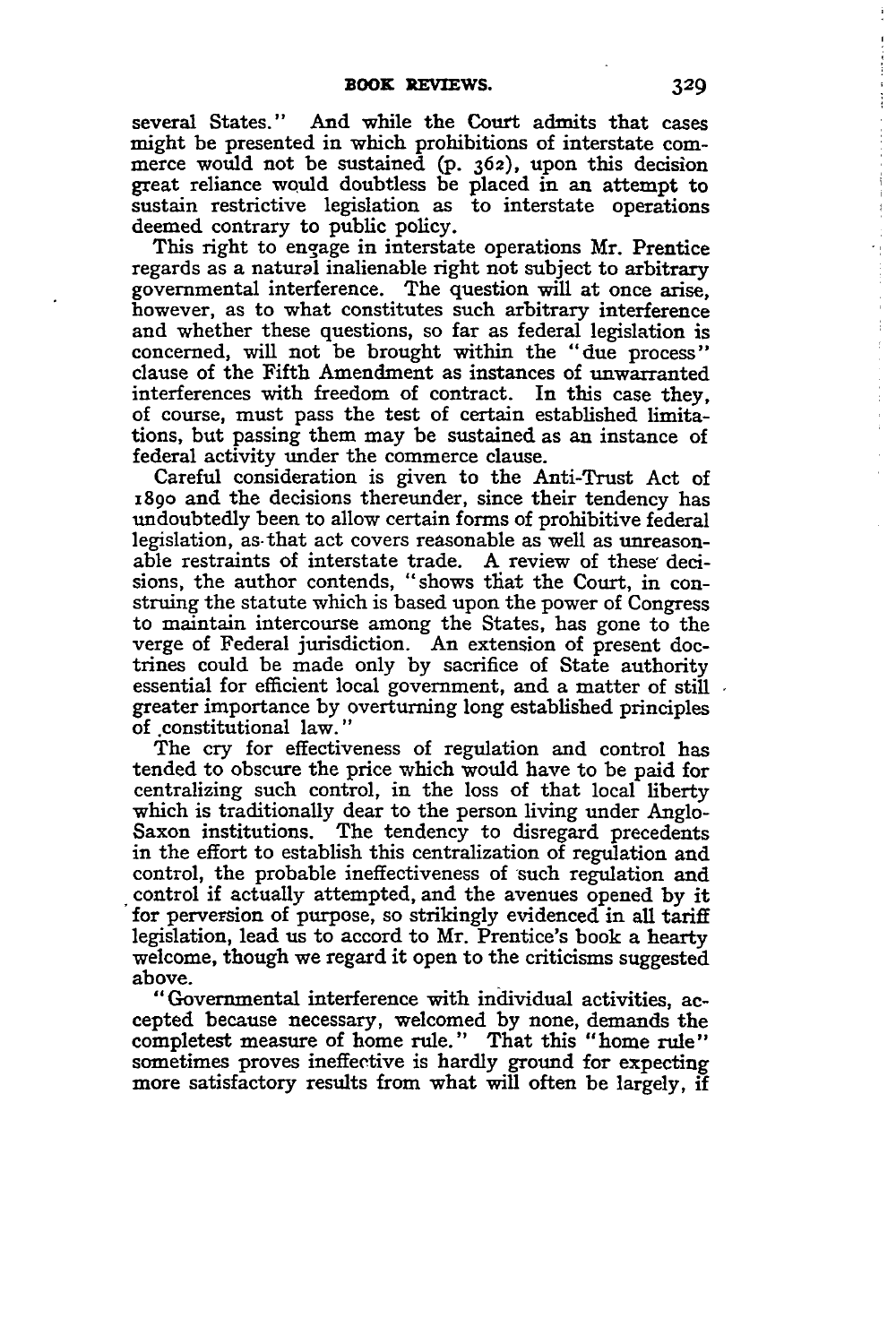not altogether, external authority where federal regulation is attempted.

THE **CRIMINAL PROSECUTION AND CAPITAL PUNISHMENT OF ANIMALS. By** B. P. **EvANs.** New York: B. P.-Dutton **&** Co. **19o6.** Pp. **X,** 384.

"The present volume is the result of the revision and expansion of two essays entitled 'Bugs and Beasts Before the Law', and 'Modern and Mediaeval Punishment,' which appeared in *The Atlantic Monthly,* in August and September 1884." A great amount of curious and interesting learning has been collected by the author, most of which the average reader will find very novel, notwithstanding the well-known rules of the Mosiac law and even the familar doctrine of the Common Law with respect to deodands. But though the title of the work suggests a great part of its contents, and of the material which forms an important element of the author's development of his subject, it hardly leads one to expect the very valuable discussion of Penology in its broader relations, which forms the latter part of the book.

The connection that apparently exists between the idea underlying the attitude of the public towards the criminal responsibility of animals, and the standards of that same public with respect to human responsibility is treated with great thoroughness, and this treatment is, to say the least, very suggestive and convincing. New light is shed on this always important topic. The book, therefore, has a much greater value than that which would attach to a mere collection of curious historical information. Its broad and scholarly treatment merits for it special attention.

**THE AMERICAN LAWYER.** By JOHN R. DosPAssos, of the New York Bar. Pp. iv, 185. The Banks Law Publishing Co. **1907.**

In this study of the American lawyer " as he was-as he isas he can be **"** Mr. Dos Passos finds many causes for criticism of the profession. Insufficient culture to begin with, superficial study of the law itself, and a growing spirit of commercialism are particularly inveighed against. The author believes serious degeneration has occurred since the days "before the War," but is convinced that he sees here the same tendency appearing in other walks of life. The faults he alleges suggest to a great extent the remedies he offers. It is rather surprising, however, to find a seven-year preparation advocated, though doubtless there is much truth in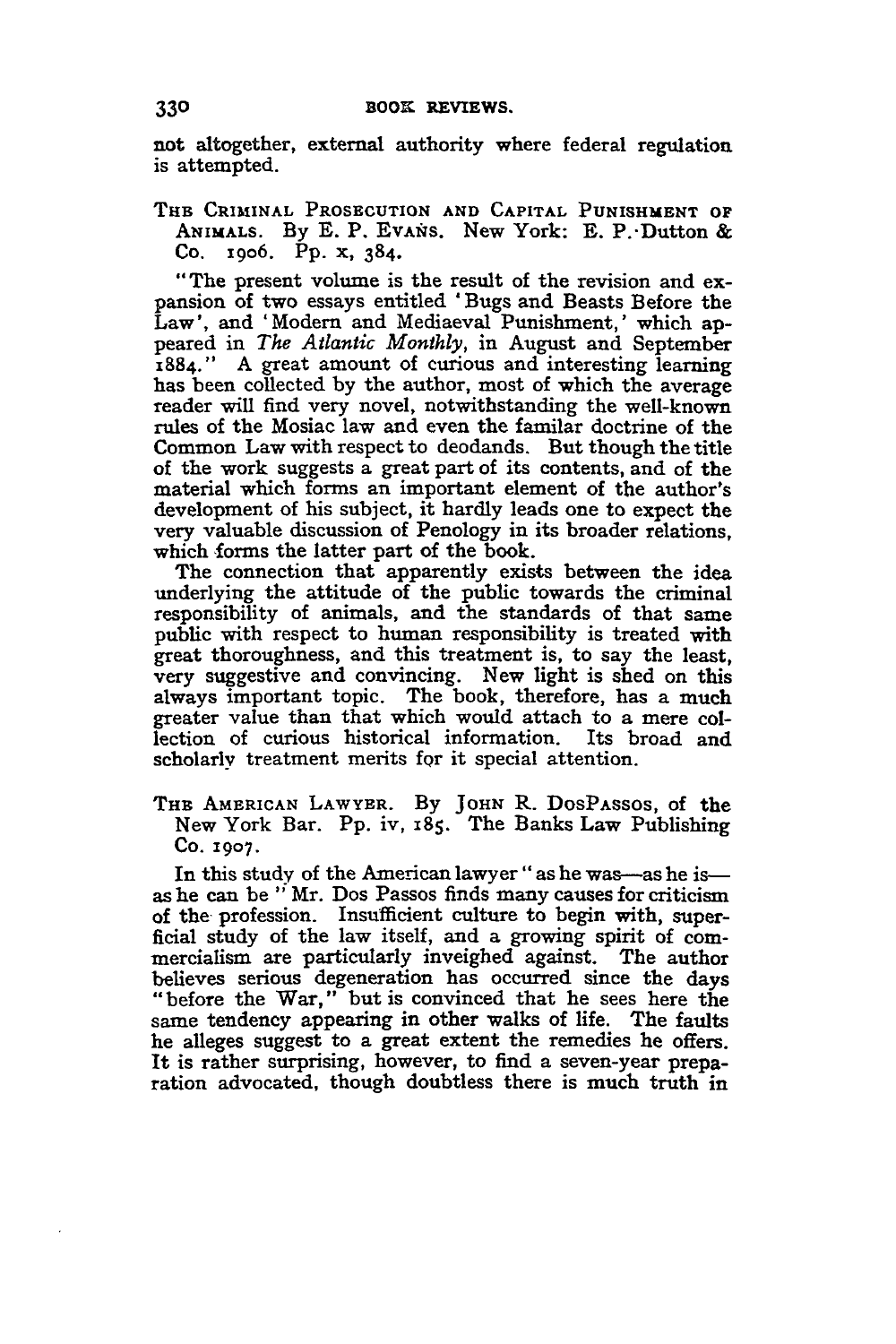the charge that hasty and imperfect preparation is more common than it should be.

The lawyer's part in the public life of the country is treated at length, and the tendency to forget all else but fidelity to the client strongly deprecated. We cannot agree with Mr. DosPassos in his idea that the problems confronting a lawyer are!less dignified than his problems of bygone days, or that they make less demand on the highest form of intellectual activity. The business he has lost to title companies and similar institutions has been largely of a routine kind, while the modem questions confronting the lawyer involve matters of the most serious public and national interest.

Considerable space is devoted to a somewhat heated denunciation of the code system of procedure. The threadbare character of this subject might, we believe, have justified its omission.

The book is an earnest plea for the establishment of higher ideals among the members of the bar, and our principal criticism of it is that **it** contains much trite matter.

### **INTERSTATE COMMERCE ACTS INDEXED AND DIGESTED. By CHARLES S. HAMLIN,** Corporation Counsel of the Boston Chamber of Commerce. Pp. **48o.** Boston: Little, Brown & Company, **1907.**

The original Interstate Commerce Act has been so frequently amended and is so closely related to other supplemental Acts, that the task of determining with certainty the exact provisions of the statutes on any subject such as the regulation of railroad rates or the furnishing of facilities **by** common carriers engaged in Interstate Commerce is exceedingly difficult. Mr. Hamlin's book will expedite the work of those who are confronted with these questions. It includes the text not only of the Interstate Commerce Act but also of the Elkins, Sherman and Wilson Acts, the Safety **Appli**ances and kindred Acts, the Employer's Liability Act and the various laws relating to procedure under these statutes. The official text of each Act is given in full and is followed **by** a series of careful reference indexes giving the exact line in the text at which any particular word or phrase occurs. This feature is exceedingly valuable. If the index had been prepared rather more on the line of a legal digest of important subjects it would have added to its usefulness. It is now strictly an index of words and phrases. *R.D.J.*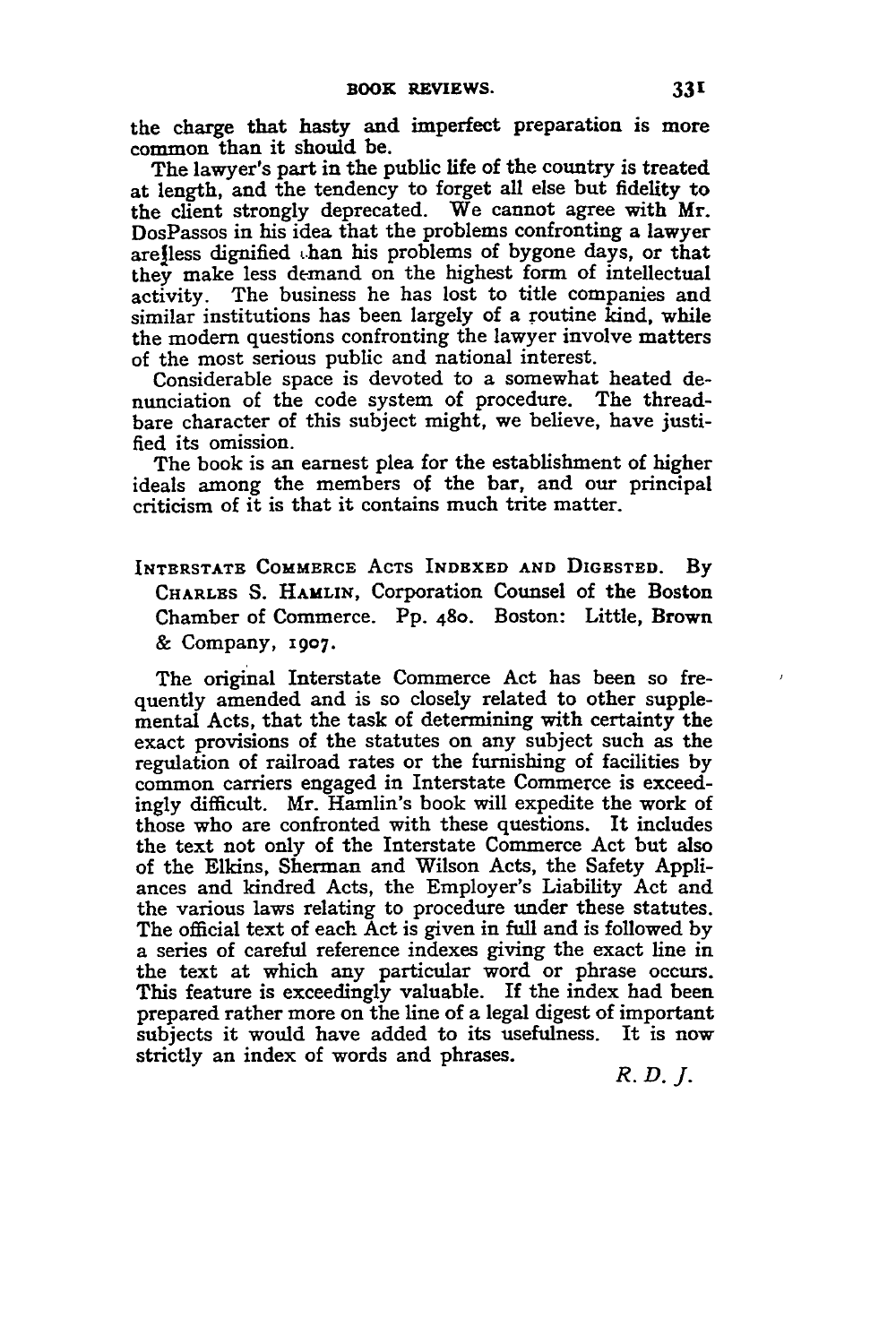**SUPPLEMENT** TO SNYDER'S **ANNOTATED** INTERSTATE **COM-**MERCE **ACT AND FEDERAL ANTI-TRUST** LAWS. **By** WILLIAM L. SNYDER. **Pp. xl. 178,** New York:- Baker, Voorhis **&** Company, **19o6.**

This book, which is a supplement to a more elaborate volume **by** the same author, is similar in its purpose to Mr. Hamlin's book which has been noted above. However, it is more than an index to the words and phrases. It is rather a digest of the cases relating to Interstate Commerce decided since the publication of the author's original work. The volume includes also the text of the Interstate Commerce Act as amended June **29, 19o6,** and the text of the Pure Food Act and certain similar statutes. There is an excellent introduction containing a summary of recent Federal legislation affecting transportation questions and a statement of the purpose and economic results of the amendments to the Interstate Commerce Act which became a law in **19o6.** Included in the introduction is also a careful analysis of the effect of such cases as the Chesapeake and Ohio Railroad Company case in which the Supreme Court has laid down important general principles relating to these subjects. Mr. Snyder's little volume will be of assistance to those who desire a brief legal survey of the important decisions and statutes which have been added to the volume of law relating to the subject of Interstate Commerce in the last few years.

- *R.D.J.*
- **A HANDBOOK OF CORPORATION LAW AS APPLIED TO PRIVATE BUSINESS CORPORATIONS. By RICHARD SELDEN HARVEY** of the New York Bar. The Bleyer Law Publishing Company, 19o6.

Mr. Harvey in this "Handbook of Corporation Law" has attempted to collect the great mass of sound common law doctrine relative to corporations, which lies concealed in the dusty reports of some comparatively obscure jurisdictions but which may be used. as additional "ammunition" for that warfare on "a system for dispoiling the small investor,"

He has not stopped here, however, but has selected from the leading cases and most authoritative opinions what seem 4o be the unquestioned law as to private corporations, and treating it in an elementary way, has built up a most comprehensive guide, which while valuable to the practitioner is sufficiently lucid and untechnical to be readable **by** those outside of the profession.